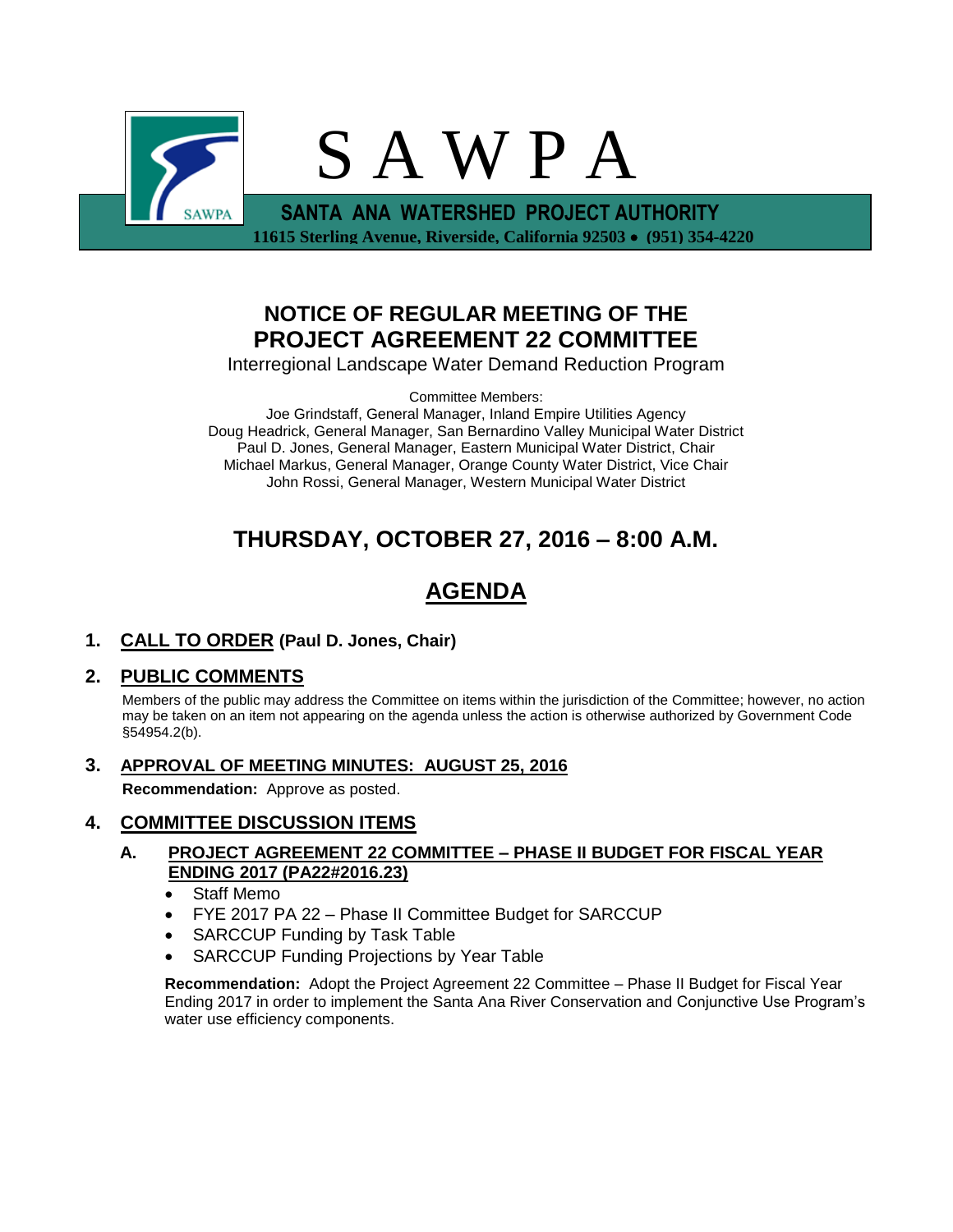#### **B. ASSISTING RETAIL WATER AGENCIES COMPLY WITH EXECUTIVE ORDER B-37-16 (PA22#2016.24)**

- Staff Memo
- SAWPA's Project Concepts Shared Advisory Workgroup Meeting (October 13, 2016)
- Emergency Drought Grant Agreement Work Plan (July 20, 2015)

**Recommendation:** Provide feedback regarding SAWPA and the Advisory Workgroup's recommendations to assist retail water agencies comply with Governor Edmund G. Brown's Executive Order "Making Conservation a California Way of Life" (B-37-16) using projected surplus funds from the Emergency Drought Grant Program.

#### **C. FEEDBACK ON EXTENDING THE DEPARTMENT OF WATER RESOURCES GRANT AGREEMENT (PA22#2016.25)**

- Staff Memo
- Letter from Cucamonga Valley Water District

**Recommendation:** Provide feedback on whether to request a grant agreement amendment to extend the agreement deadline with the Department of Water Resources based on the October 14, 2016 letter from Cucamonga Valley Water District (CVWD).

#### **D. CONSERVATION-BASED WATER RATES PROJECT POLICY AND UPDATE (PA22#2016.26)**

- Staff Memo
- Conservation-Based Water Rates Reporting Form

**Recommendation:** Provide feedback regarding staff's interpretation of the policy statement for the Conservation-Based Water Rates Project.

#### **E. AWARD OF CONTRACT FOR CONSERVATION-BASED WATER RATES OUTREACH (PA22#2016.27)**

- Staff Memo
- RFQ for Frequently Asked Questions on Conservation-Based Water Rates
- RFQ Response CV Strategies
- RFQ Response Hammons Strategies

**Recommendation:** Approve executing the SAWPA General Service Agreement and a Task Order with CV Strategies for an amount not-to-exceed \$25,000 to conduct outreach support for conservation based water rate implementation.

### **5. FUTURE AGENDA ITEMS**

### **6. ADJOURNMENT**

#### **PLEASE NOTE:**

Americans with Disabilities Act: Meeting rooms are wheelchair accessible. If you require any special disability related accommodations to participate in this meeting, please contact (951) 354-4220 or kberry@sawpa.org. Notification at least 48 hours prior to the meeting will enable staff to make reasonable arrangements to ensure accessibility for this meeting. Requests should specify the nature of the disability and the type of accommodation requested.

Materials related to an item on this agenda submitted to the Commission after distribution of the agenda packet are available for public inspection during normal business hours at the SAWPA office, 11615 Sterling Avenue, Riverside, and available at www.sawpa.org, subject to staff's ability to post documents prior to the meeting.